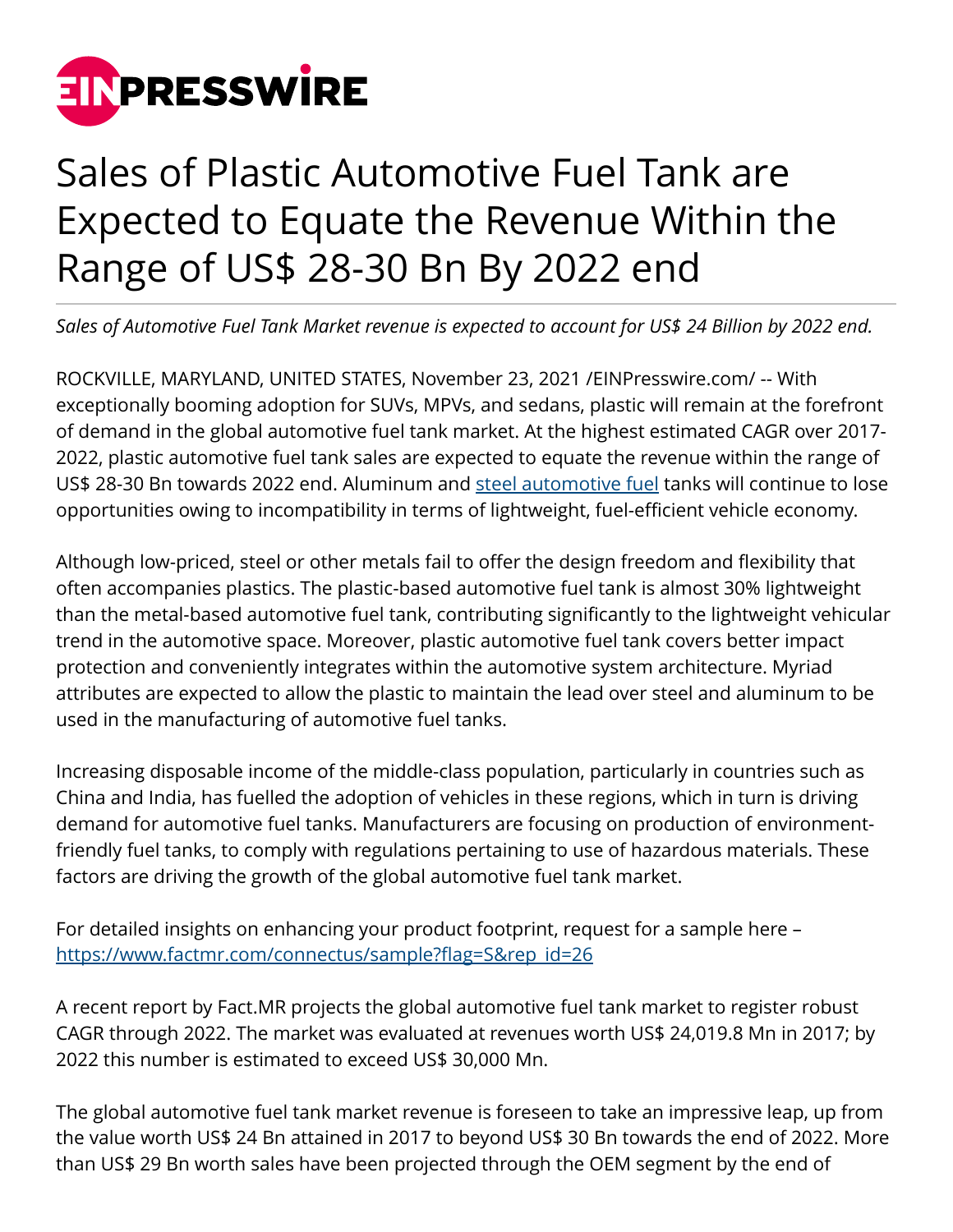forecast period; automotive fuel tank sales in aftermarket will however grow a higher rate. Fact.MR reveals that a majority of the key participants in the global automotive fuel tank market space are prioritizing business expansion within selective regional markets in an effort to strengthen presence in those territories that represent a high potential automotive market.

Several automotive fuel tank market partakers are also identified to prefer product promotions through strategic tie-ups with established local distributors and vendors, and aftermarket companies in the automotive fuel tank market. Surging acceptance for electric and hybrid electric vehicles in the automotive space holds the promise to fabricate several opportunities for innovating in hybrid automotive fuel tanks. Plastic Omnium, one of the key competitors in the global automotive fuel tank landscape, represents a flagship offering that includes a range of automotive fuel tank variants compatible with fully hybrid, micro-hybrid, and plug-in hybrid electric vehicles (PHEVs).

Competitive Landscape

Magna International Inc. Compagnie Plastic Ominum SA Yachiyo Industry Co. Ltd. YAPP Automotive Parts Co. Ltd.

6 Projections by Fact.MR's Report

Sports-utility vehicles (SUV), sedans, and multi-purpose vehicles (MPV) have been adopting plastic fuel tanks on a large scale. This has led plastic fuel tanks to remain preferred among material type, with sales estimated to account for nearly US\$ 28,000 Mn in revenues by 2022 end. In terms of sales, plastic fuel tanks are anticipated to register the highest CAGR through 2022. In addition, aluminum fuel tanks will register the second-highest CAGR in the market through 2022.

For critical insights on this market, request for methodology here – [https://www.factmr.com/connectus/sample?flag=RM&rep\\_id=26](https://www.factmr.com/connectus/sample?flag=RM&rep_id=26)

By capacity, 45-75 L fuel tanks are expected to remain sought-after in the global automotive fuel tank market. However sales of above 75 L fuel tanks will register the fastest expansion through 2022. More than half of the market is estimated to be held by 45-75 L fuel tanks in 2017, in terms of revenues. Less than 45 L fuel tank sales are expected to account for comparatively lower revenues than plastic fuel tanks, but higher than aluminum fuel tanks in the market. OEM will continue to remain dominant in the global automotive fuel tank market. Sales of fuel tanks in OEM are expected to surpass US\$ 30,000 Mn in revenues by 2022-end. Fuel tank sales in aftermarket are projected to register the fastest expansion through 2022. However, sales of fuel tanks in aftermarket will account for comparatively lower revenue share than OEM, which will hold more than three-fourth revenue share of the global automotive fuel tank market in 2017.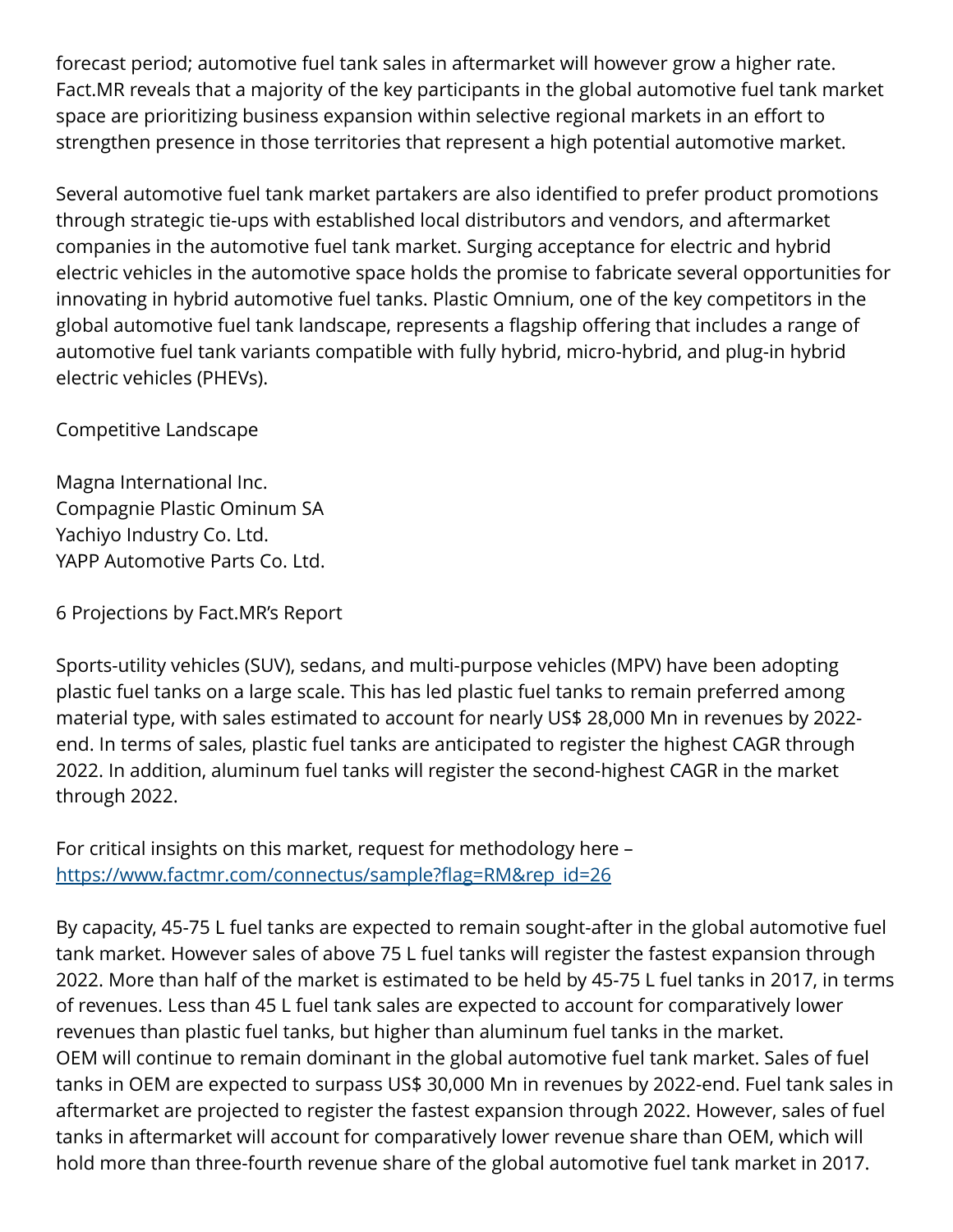Sales of fuel tanks will remain highest in passenger cars based on vehicle type, and will account for around three-fourth share of the market in 2017. Fuel tank sales in passenger cars are estimated to create an absolute \$ opportunity of nearly US\$ 8,000 Mn between 2017 and 2022. In addition, fuel tanks sales in HCVs will exhibit the Highest CAGR through 2022. In LCVs, demand for fuel tanks will remain relatively higher than in HCVs throughout the forecast period.

For in-depth competitive analysis, buy now –<https://www.factmr.com/checkout/26>

Asia Pacific excluding Japan (APEJ) will remain dominant in the market. Fuel tank sales in North America and Europe will collectively reach US\$ 7885.2 Mn in revenues by 2022-end. However, demand for fuel tanks in Japan and Middle East and Africa (MEA) will continue to be sluggish in the market.

Key market players in the global automotive fuel tank market include Spectra Premium Industries Inc., Martinrea International Inc., YAPP Automotive Parts Co., Ltd., TI Automotive Ltd., Kautex Textron GmbH & Co. KG, Yachiyo Industry Co., Ltd., Magna International Inc., and Compagnie Plastic Omnium SA.

Read More Trending and Similar Reports from Fact.MR –

[https://www.globenewswire.com/en/news-release/2019/08/27/1907186/0/en/Europe-s-Share-in-](https://www.globenewswire.com/en/news-release/2019/08/27/1907186/0/en/Europe-s-Share-in-Vocational-Trucks-Market-to-Exceed-22-by-2019-End-Reveals-Fact-MR.html)[Vocational-Trucks-Market-to-Exceed-22-by-2019-End-Reveals-Fact-MR.html](https://www.globenewswire.com/en/news-release/2019/08/27/1907186/0/en/Europe-s-Share-in-Vocational-Trucks-Market-to-Exceed-22-by-2019-End-Reveals-Fact-MR.html)

Explore Fact.MR's Comprehensive Coverage on Automotive Landscape

Advanced Suspension Control System Market Forecast, Trend Analysis and Competition Tracking-Global Market Insights 2018 to 2028 – [https://www.factmr.com/report/2118/advanced](https://www.factmr.com/report/2118/advanced-suspension-control-system-market)[suspension-control-system-market](https://www.factmr.com/report/2118/advanced-suspension-control-system-market)

Driveline System for Electric Vehicle Market Forecast, Trend Analysis and Competition Tracking-Global Market Insights 2018 to 2028- [https://www.factmr.com/report/2115/driveline-system-for](https://www.factmr.com/report/2115/driveline-system-for-electric-vehicle-market)[electric-vehicle-market](https://www.factmr.com/report/2115/driveline-system-for-electric-vehicle-market)

Zeropressure Tires Market Forecast, Trend Analysis and Competition Tracking-Global Market Insights 2018 to 2028 –<https://www.factmr.com/report/2114/zeropressure-tires-market>

Additional Questions Answered The automotive fuel tank market report answers additional questions including:

At what rate would sales of plastic automotive fuel tanks grow by end of the assessment period?

How much is the demand for an automotive fuel tank with the captain of 45-75L during 2017- 2022?

Can OEM overwhelm the aftermarket channel with respect to sales of the automotive fuel tanks?

How will passenger cars contribute to the growth of the overall automotive fuel tank market